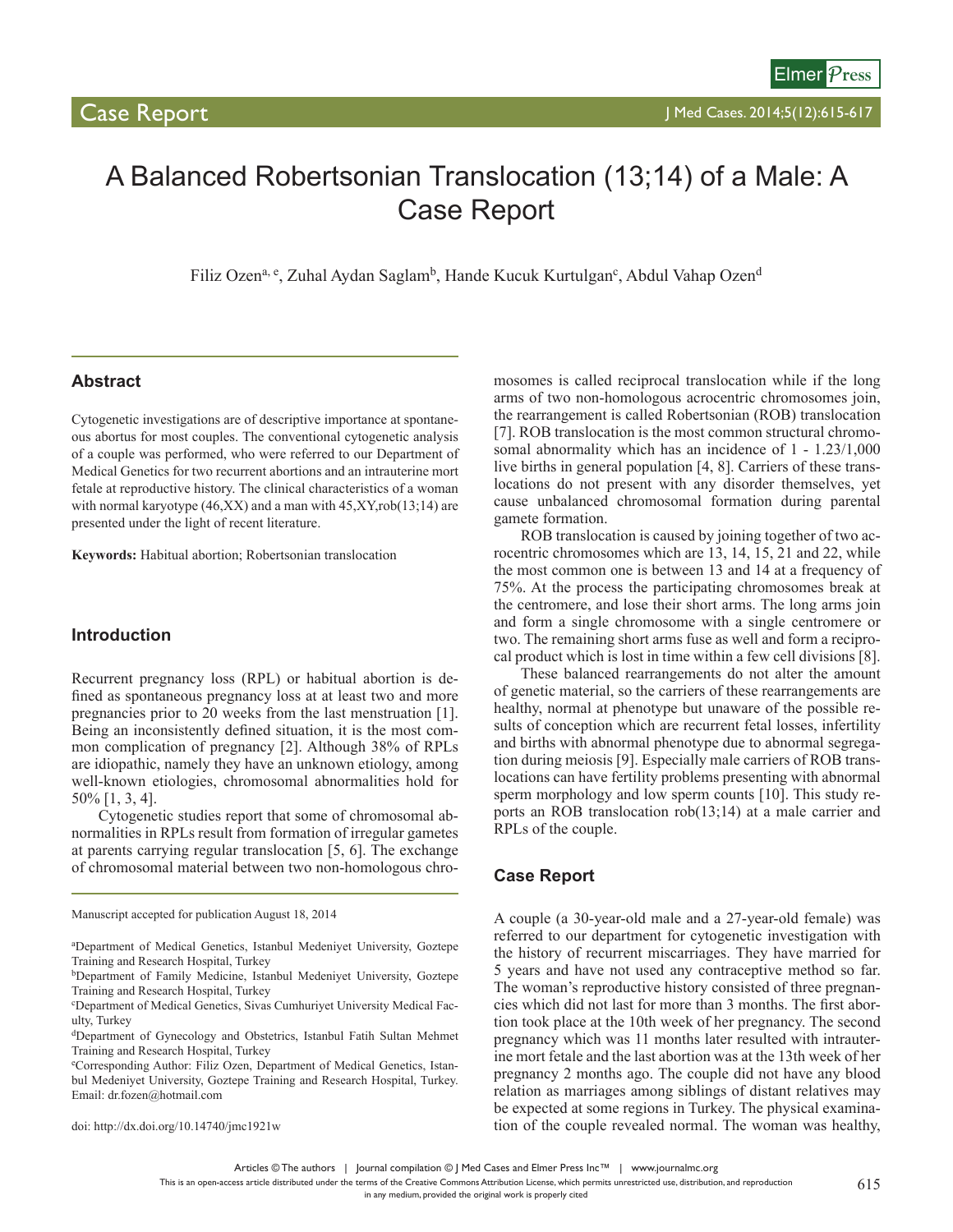

Figure 1. The chromosomal structure of the case, 45, XY, rob(13;14).

a non-smoker and had no comorbid diseases. The man was smoking cigarettes (five packs/year). He had chronic B hepatitis infection which was under control at Department of Microbiology and told to be unrelated with his current problem. At the urologic examination, erection and ejaculation were normal. History of repeated abortion was not reported in any other family members of the couple.

#### **Cytogenetic analysis**

The blood sample was collected from the couple in a completely sterile heparinized vacutainer tube and mixed well. The cultures were set up with RPMI 1640 (Rosewell Park Memorial Institute) culture medium. Peripherial blood lymphocytes inducted with 2% phytohemagglutinin (PHA) were incubated at 37.5 °C for 72 h. One and a half hours prior to harvest, the cultures were arrested with colchicine and treated with 0.75 M KCl (potassium chloride) for 30 min and fixed in 3:1 ratio of methanol/glacial acetic acid fixative. After air drying, the cultures were set up by Giemsa-trypsin banding (GTB) and chromosomes at 30 - 50 metaphase plates were estimated for the mitotic drive and mitotic index.

Chromosomal analysis of the female partner showed normal 46,XX karyotype. But there was abnormality at the karyotype of the male partner which showed chromosomal constitution of 45,XY, rob(13;14) (Fig. 1).

# **Discussion**

Mostly being unclinical, approximately 70% of all conceptions are lost prior to birth [11]. Fifteen percent of pregnancies result with clinically recognized abortus while at 1%, these miscarriages may be silent and habitual as well. Habitual abortus is one of the subjects that discipline of obstetrics fails to define the etiology and prognostic factors [12]. Genetic factors

account for 20% of cases in the etiology which is comprised of parental and fetal chromosomal abnormalities, single gene defects, mutations leading to thrombopathies or any other multifactorial disorders [4, 13].

It is believed that in case of at least two recurrent abortions one of the parents carries a balanced chromosomal abnormality [14, 15]; in general the prevalance is higher in females than males (4i). In the present case, the proband is a male carrier of ROB translocation.

The pregnancies of this couple may have presented as abortus, intrauterine mort fetale, a congenitally anomalous baby, a chromosomally balanced translocation carrier with a normal phenotype or a totally health baby [16] as it is consistent with the reproductive history involving two spontaneous abortions and an intrauterine death and with carriage of ROB translocation which is determined at chromosomal analysis as well.

Cases with recurrent abortions have to be analyzed in order to inform them about genetic possibilites at subsequent pregnancies and offer them a chance for adequate genetic counselling. Preimplantation genetic diagnosis (PGD) is recommended to the carriers of ROB translocation for prenatal diagnosis. This method is expected to decrease the number of inevitable spontaneous abortus [17, 18]. In our case, the couple is informed about PGD and other prenatal diagnostic approaches which may reduce the frequency of miscarriages for the future pregnancies and is getting genetic counselling.

This case report aims to emphasize the necessity of cytogenetic analysis of couples with recurrent miscarriages in order to exclude the probable presence of any chromosomal rearrangements which are transmitted for many generations without detection in healthy individuals with normal phenotype.

#### **References**

- 1. Ford HB, Schust DJ. Recurrent pregnancy loss: etiology, diagnosis, and therapy. Rev Obstet Gynecol. 2009;2(2):76-83.
- 2. Alberman E. The epidemiology of repeated abortion. in: Beard RW, Sharp F. Early pregnancy loss mechanisms and treatment. New York Springer-Verlag,1988;9-17.
- 3. Carp HJ. Recurrent miscarriage: genetic factors and assessment of the embryo. Isr Med Assoc J. 2008;10(3):229- 231.
- 4. Venkateshwari A, Srilekha A, Sunitha T, Pratibha N, Jyothy A. A Robertsonian Translocation rob (14;15) (q10:q10) in a Patient with Recurrent Abortions: A case report. J Reprod Infertil. 2010;11(3):197-200.
- 5. Goud TM, Mohammed Al Harassi S, Khalfan Al Salmani K, Mohammed Al Busaidy S, Rajab A. Cytogenetic studies in couples with recurrent miscarriage in the Sultanate of Oman. Reprod Biomed Online. 2009;18(3):424-429.
- 6. Singh DN, Hara S, Foster HW, Grimes EM. Reproductive performance in women with sex chromosome mosaicism. Obstet Gynecol. 1980;55(5):608-611.
- 7. Yilmaz A, Zhang XY, Chung JT, Tan SL, Holzer H, Ao